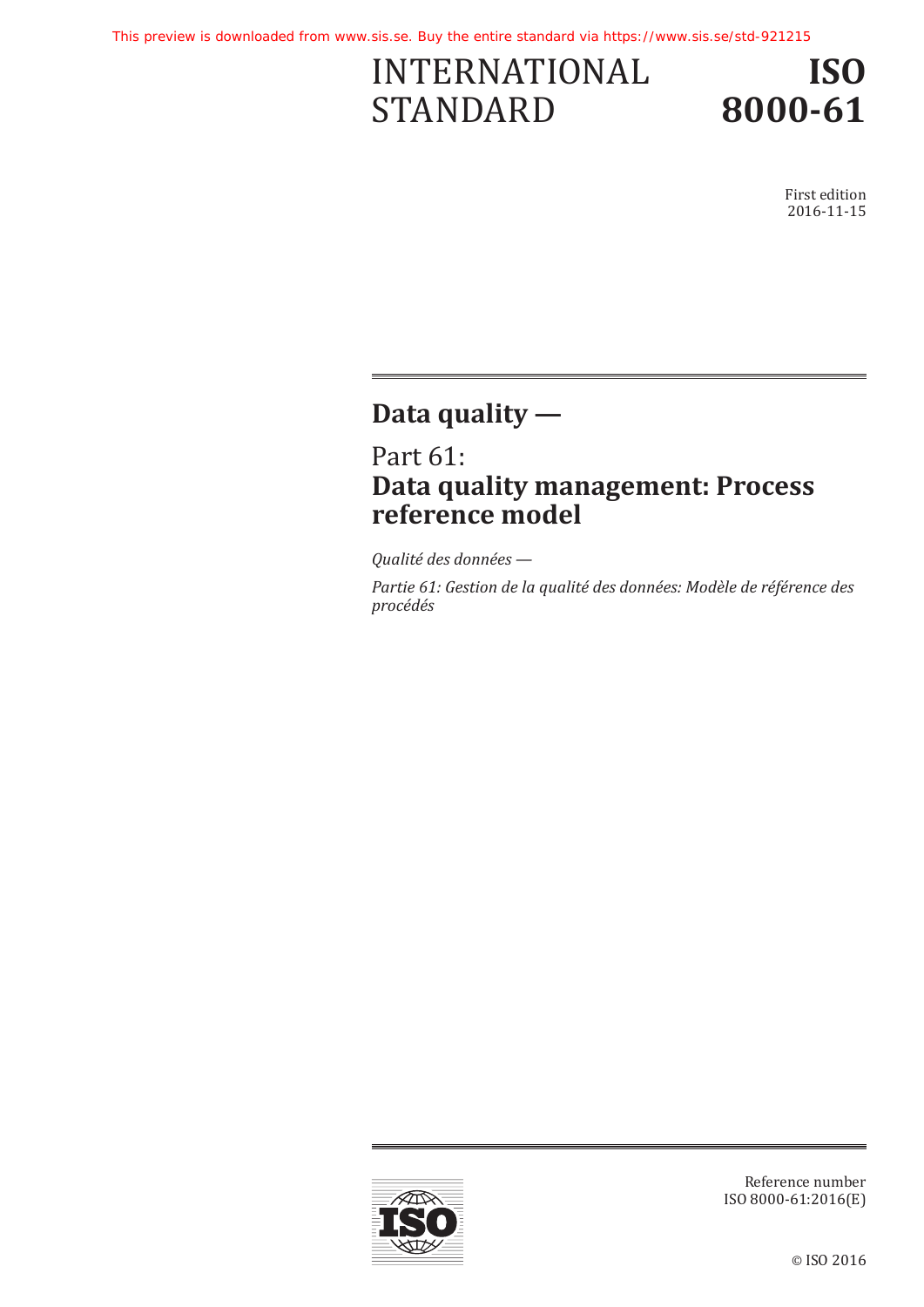

#### © ISO 2016, Published in Switzerland

All rights reserved. Unless otherwise specified, no part of this publication may be reproduced or utilized otherwise in any form or by any means, electronic or mechanical, including photocopying, or posting on the internet or an intranet, without prior written permission. Permission can be requested from either ISO at the address below or ISO's member body in the country of the requester.

ISO copyright office Ch. de Blandonnet 8 • CP 401 CH-1214 Vernier, Geneva, Switzerland Tel. +41 22 749 01 11 Fax +41 22 749 09 47 copyright@iso.org www.iso.org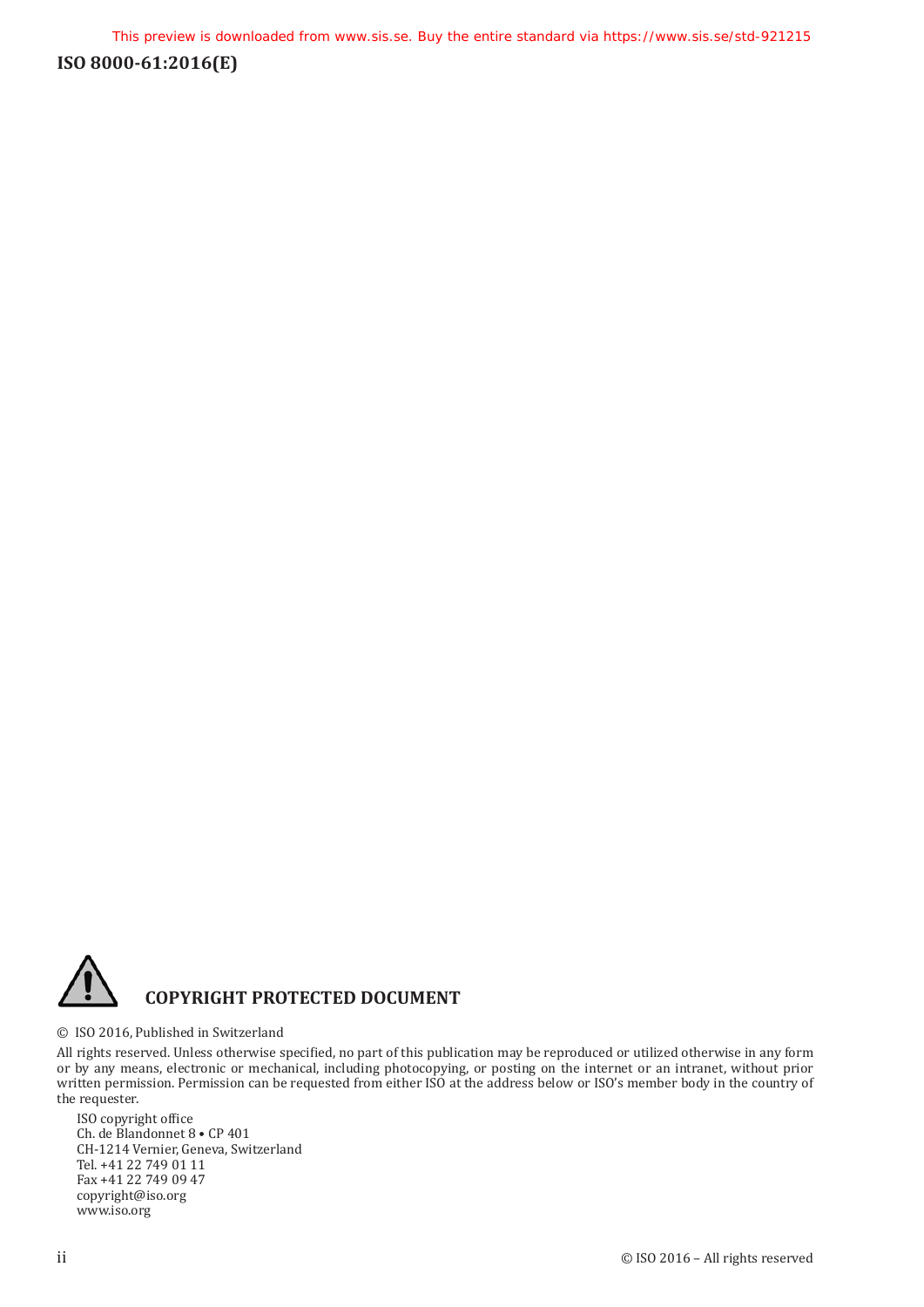## **Contents**

| 1<br>2<br>3<br>3.1<br>3.2<br>Fundamental principles of data quality management [11] The content of the content of the content of the content of the content of the content of the content of the content of the content of the content of the content of th<br>4<br>The data quality management process <b>CONSCRIPTION</b> 2<br>5<br>5.1<br>5.2<br>5.3<br>6<br>6.1<br>6.2<br>6.2.1<br>6.2.2<br>6.2.3<br>6.2.4<br>6.2.5<br>6.3<br>6.3.1<br>6.3.2<br>6.3.3<br>6.3.4<br>6.4<br>6.4.1<br>6.4.2<br>6.4.3<br>6.4.4<br>6.4.5<br>6.5<br>6.5.1<br>6.5.3<br>6.5.4<br>7<br>7.1<br>7.2<br>7.3<br>7.4<br>7.5<br>8<br>8.1<br>8.2<br>8.3<br>9<br><b>10</b><br>Annex A (normative) Document identification <b>Manual Annex A</b> (normative) 20 |  |  |  |  |  |
|----------------------------------------------------------------------------------------------------------------------------------------------------------------------------------------------------------------------------------------------------------------------------------------------------------------------------------------------------------------------------------------------------------------------------------------------------------------------------------------------------------------------------------------------------------------------------------------------------------------------------------------------------------------------------------------------------------------------------------|--|--|--|--|--|
|                                                                                                                                                                                                                                                                                                                                                                                                                                                                                                                                                                                                                                                                                                                                  |  |  |  |  |  |
|                                                                                                                                                                                                                                                                                                                                                                                                                                                                                                                                                                                                                                                                                                                                  |  |  |  |  |  |
|                                                                                                                                                                                                                                                                                                                                                                                                                                                                                                                                                                                                                                                                                                                                  |  |  |  |  |  |
|                                                                                                                                                                                                                                                                                                                                                                                                                                                                                                                                                                                                                                                                                                                                  |  |  |  |  |  |
|                                                                                                                                                                                                                                                                                                                                                                                                                                                                                                                                                                                                                                                                                                                                  |  |  |  |  |  |
|                                                                                                                                                                                                                                                                                                                                                                                                                                                                                                                                                                                                                                                                                                                                  |  |  |  |  |  |
|                                                                                                                                                                                                                                                                                                                                                                                                                                                                                                                                                                                                                                                                                                                                  |  |  |  |  |  |
|                                                                                                                                                                                                                                                                                                                                                                                                                                                                                                                                                                                                                                                                                                                                  |  |  |  |  |  |
|                                                                                                                                                                                                                                                                                                                                                                                                                                                                                                                                                                                                                                                                                                                                  |  |  |  |  |  |
|                                                                                                                                                                                                                                                                                                                                                                                                                                                                                                                                                                                                                                                                                                                                  |  |  |  |  |  |
|                                                                                                                                                                                                                                                                                                                                                                                                                                                                                                                                                                                                                                                                                                                                  |  |  |  |  |  |
|                                                                                                                                                                                                                                                                                                                                                                                                                                                                                                                                                                                                                                                                                                                                  |  |  |  |  |  |
|                                                                                                                                                                                                                                                                                                                                                                                                                                                                                                                                                                                                                                                                                                                                  |  |  |  |  |  |
|                                                                                                                                                                                                                                                                                                                                                                                                                                                                                                                                                                                                                                                                                                                                  |  |  |  |  |  |
|                                                                                                                                                                                                                                                                                                                                                                                                                                                                                                                                                                                                                                                                                                                                  |  |  |  |  |  |
|                                                                                                                                                                                                                                                                                                                                                                                                                                                                                                                                                                                                                                                                                                                                  |  |  |  |  |  |
|                                                                                                                                                                                                                                                                                                                                                                                                                                                                                                                                                                                                                                                                                                                                  |  |  |  |  |  |
|                                                                                                                                                                                                                                                                                                                                                                                                                                                                                                                                                                                                                                                                                                                                  |  |  |  |  |  |
|                                                                                                                                                                                                                                                                                                                                                                                                                                                                                                                                                                                                                                                                                                                                  |  |  |  |  |  |
|                                                                                                                                                                                                                                                                                                                                                                                                                                                                                                                                                                                                                                                                                                                                  |  |  |  |  |  |
|                                                                                                                                                                                                                                                                                                                                                                                                                                                                                                                                                                                                                                                                                                                                  |  |  |  |  |  |
|                                                                                                                                                                                                                                                                                                                                                                                                                                                                                                                                                                                                                                                                                                                                  |  |  |  |  |  |
|                                                                                                                                                                                                                                                                                                                                                                                                                                                                                                                                                                                                                                                                                                                                  |  |  |  |  |  |
|                                                                                                                                                                                                                                                                                                                                                                                                                                                                                                                                                                                                                                                                                                                                  |  |  |  |  |  |
|                                                                                                                                                                                                                                                                                                                                                                                                                                                                                                                                                                                                                                                                                                                                  |  |  |  |  |  |
|                                                                                                                                                                                                                                                                                                                                                                                                                                                                                                                                                                                                                                                                                                                                  |  |  |  |  |  |
|                                                                                                                                                                                                                                                                                                                                                                                                                                                                                                                                                                                                                                                                                                                                  |  |  |  |  |  |
|                                                                                                                                                                                                                                                                                                                                                                                                                                                                                                                                                                                                                                                                                                                                  |  |  |  |  |  |
|                                                                                                                                                                                                                                                                                                                                                                                                                                                                                                                                                                                                                                                                                                                                  |  |  |  |  |  |
|                                                                                                                                                                                                                                                                                                                                                                                                                                                                                                                                                                                                                                                                                                                                  |  |  |  |  |  |
|                                                                                                                                                                                                                                                                                                                                                                                                                                                                                                                                                                                                                                                                                                                                  |  |  |  |  |  |
|                                                                                                                                                                                                                                                                                                                                                                                                                                                                                                                                                                                                                                                                                                                                  |  |  |  |  |  |
|                                                                                                                                                                                                                                                                                                                                                                                                                                                                                                                                                                                                                                                                                                                                  |  |  |  |  |  |
|                                                                                                                                                                                                                                                                                                                                                                                                                                                                                                                                                                                                                                                                                                                                  |  |  |  |  |  |
|                                                                                                                                                                                                                                                                                                                                                                                                                                                                                                                                                                                                                                                                                                                                  |  |  |  |  |  |
|                                                                                                                                                                                                                                                                                                                                                                                                                                                                                                                                                                                                                                                                                                                                  |  |  |  |  |  |
|                                                                                                                                                                                                                                                                                                                                                                                                                                                                                                                                                                                                                                                                                                                                  |  |  |  |  |  |
|                                                                                                                                                                                                                                                                                                                                                                                                                                                                                                                                                                                                                                                                                                                                  |  |  |  |  |  |
|                                                                                                                                                                                                                                                                                                                                                                                                                                                                                                                                                                                                                                                                                                                                  |  |  |  |  |  |
|                                                                                                                                                                                                                                                                                                                                                                                                                                                                                                                                                                                                                                                                                                                                  |  |  |  |  |  |
|                                                                                                                                                                                                                                                                                                                                                                                                                                                                                                                                                                                                                                                                                                                                  |  |  |  |  |  |
|                                                                                                                                                                                                                                                                                                                                                                                                                                                                                                                                                                                                                                                                                                                                  |  |  |  |  |  |
|                                                                                                                                                                                                                                                                                                                                                                                                                                                                                                                                                                                                                                                                                                                                  |  |  |  |  |  |
|                                                                                                                                                                                                                                                                                                                                                                                                                                                                                                                                                                                                                                                                                                                                  |  |  |  |  |  |
|                                                                                                                                                                                                                                                                                                                                                                                                                                                                                                                                                                                                                                                                                                                                  |  |  |  |  |  |
|                                                                                                                                                                                                                                                                                                                                                                                                                                                                                                                                                                                                                                                                                                                                  |  |  |  |  |  |
|                                                                                                                                                                                                                                                                                                                                                                                                                                                                                                                                                                                                                                                                                                                                  |  |  |  |  |  |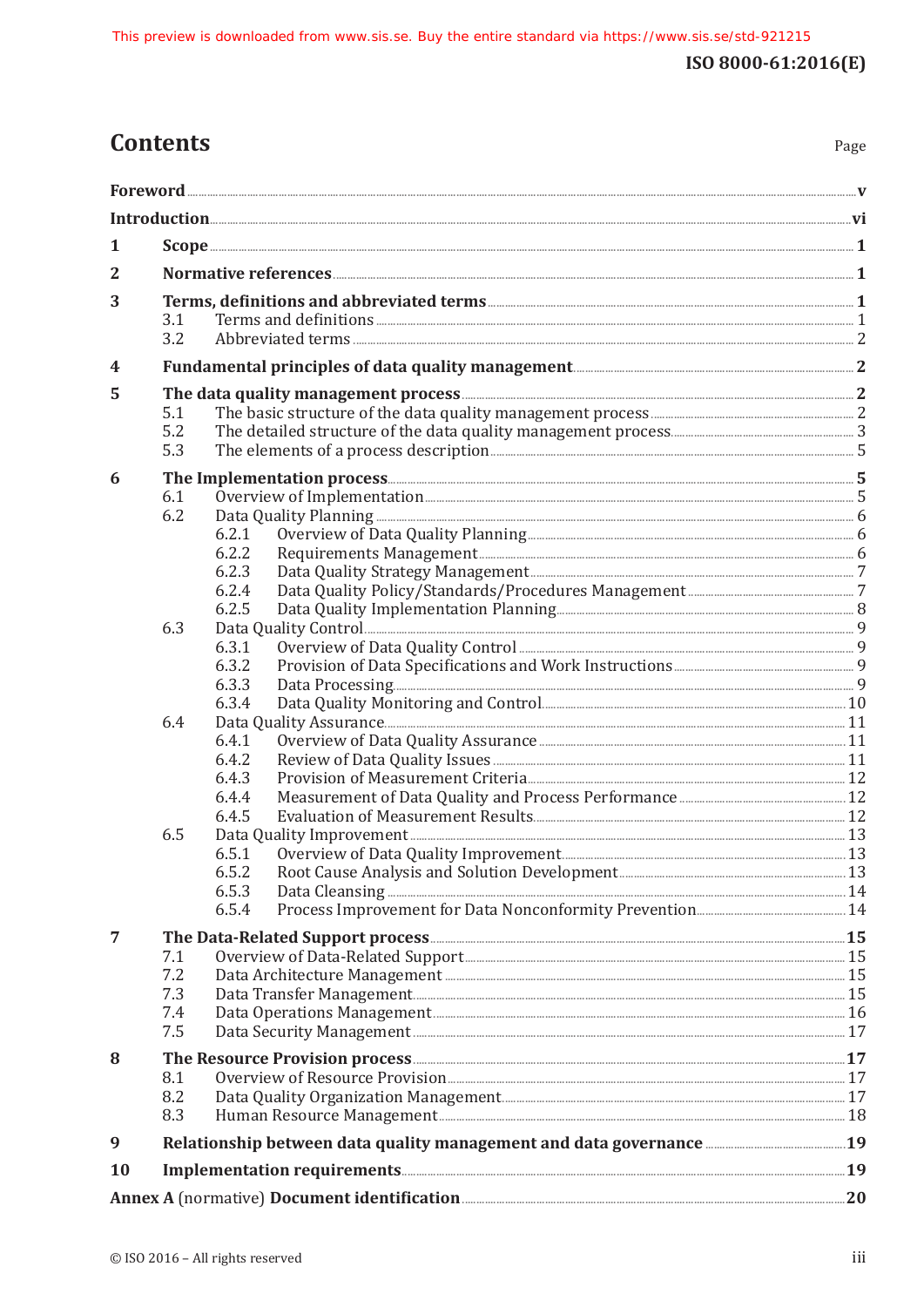This preview is downloaded from www.sis.se. Buy the entire standard via https://www.sis.se/std-921215

### **ISO 8000-61:2016(E)**

| <b>Ribli</b><br>PIVIVY |
|------------------------|
|------------------------|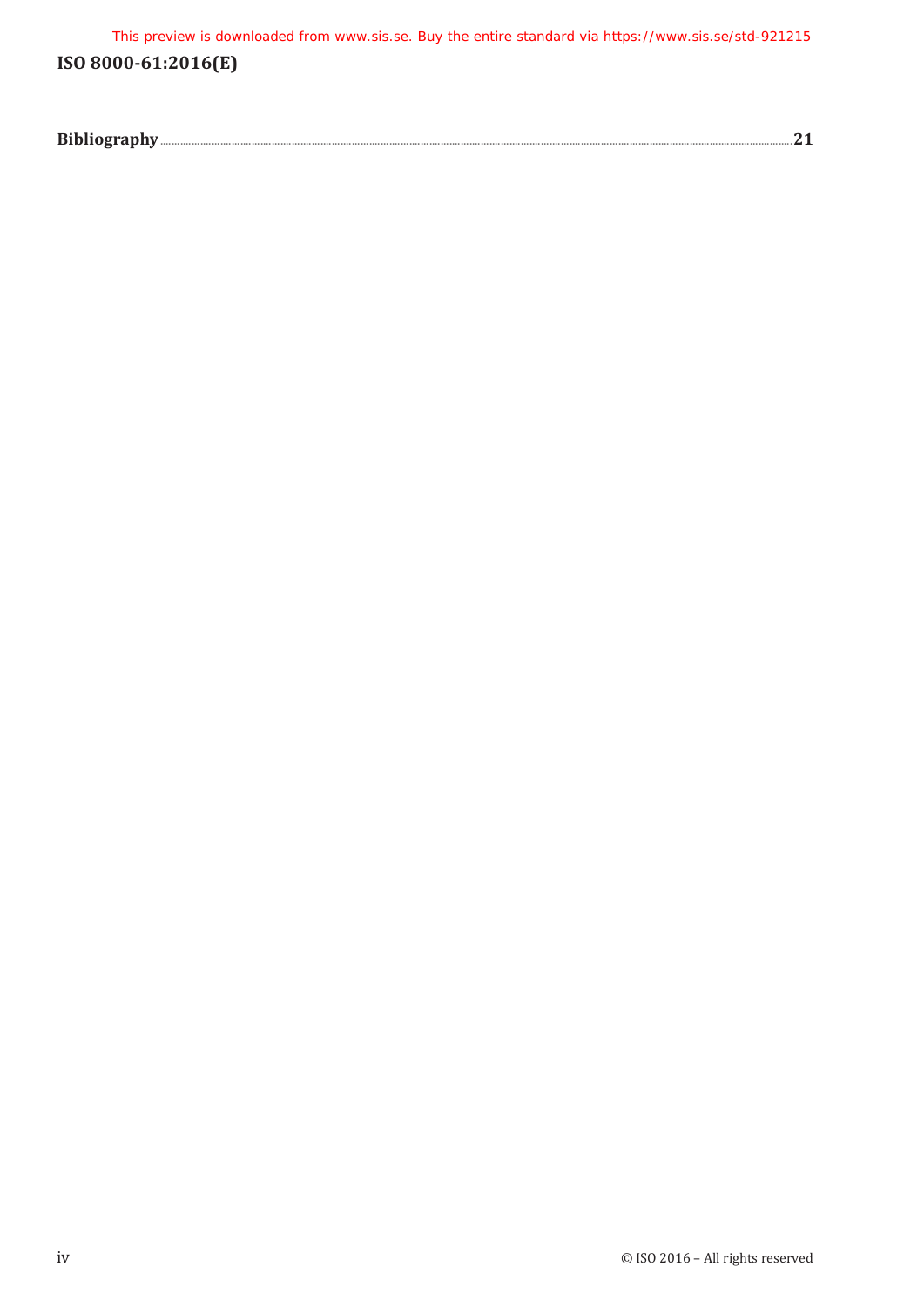### <span id="page-4-0"></span>**Foreword**

ISO (the International Organization for Standardization) is a worldwide federation of national standards bodies (ISO member bodies). The work of preparing International Standards is normally carried out through ISO technical committees. Each member body interested in a subject for which a technical committee has been established has the right to be represented on that committee. International organizations, governmental and non-governmental, in liaison with ISO, also take part in the work. ISO collaborates closely with the International Electrotechnical Commission (IEC) on all matters of electrotechnical standardization.

The procedures used to develop this document and those intended for its further maintenance are described in the ISO/IEC Directives, Part 1. In particular the different approval criteria needed for the different types of ISO documents should be noted. This document was drafted in accordance with the editorial rules of the ISO/IEC Directives, Part 2 (see www.iso.[org/directives](http://www.iso.org/directives)).

Attention is drawn to the possibility that some of the elements of this document may be the subject of patent rights. ISO shall not be held responsible for identifying any or all such patent rights. Details of any patent rights identified during the development of the document will be in the Introduction and/or on the ISO list of patent declarations received (see www.iso.[org/patents](http://www.iso.org/patents)).

Any trade name used in this document is information given for the convenience of users and does not constitute an endorsement.

For an explanation on the meaning of ISO specific terms and expressions related to conformity assessment, as well as information about ISO's adherence to the World Trade Organization (WTO) principles in the Technical Barriers to Trade (TBT) see the following URL: www.iso.[org/iso/foreword.html](http://www.iso.org/iso/foreword.html).

The committee responsible for this document is Technical Committee ISO/TC 184, *Automation systems and integration*, Subcommittee SC 4, *Industrial data*.

ISO 8000 is organized as a series of parts, each published separately. The structure of ISO 8000 is described in ISO/TS 8000-1.

Each part of ISO 8000 is a member of one of the following series: general data quality, master data quality, transactional data quality, and product data quality. This part of ISO 8000 is a member of the general data quality series but is also applicable to the other series.

A list of all parts in the ISO 8000 series can be found on the ISO website.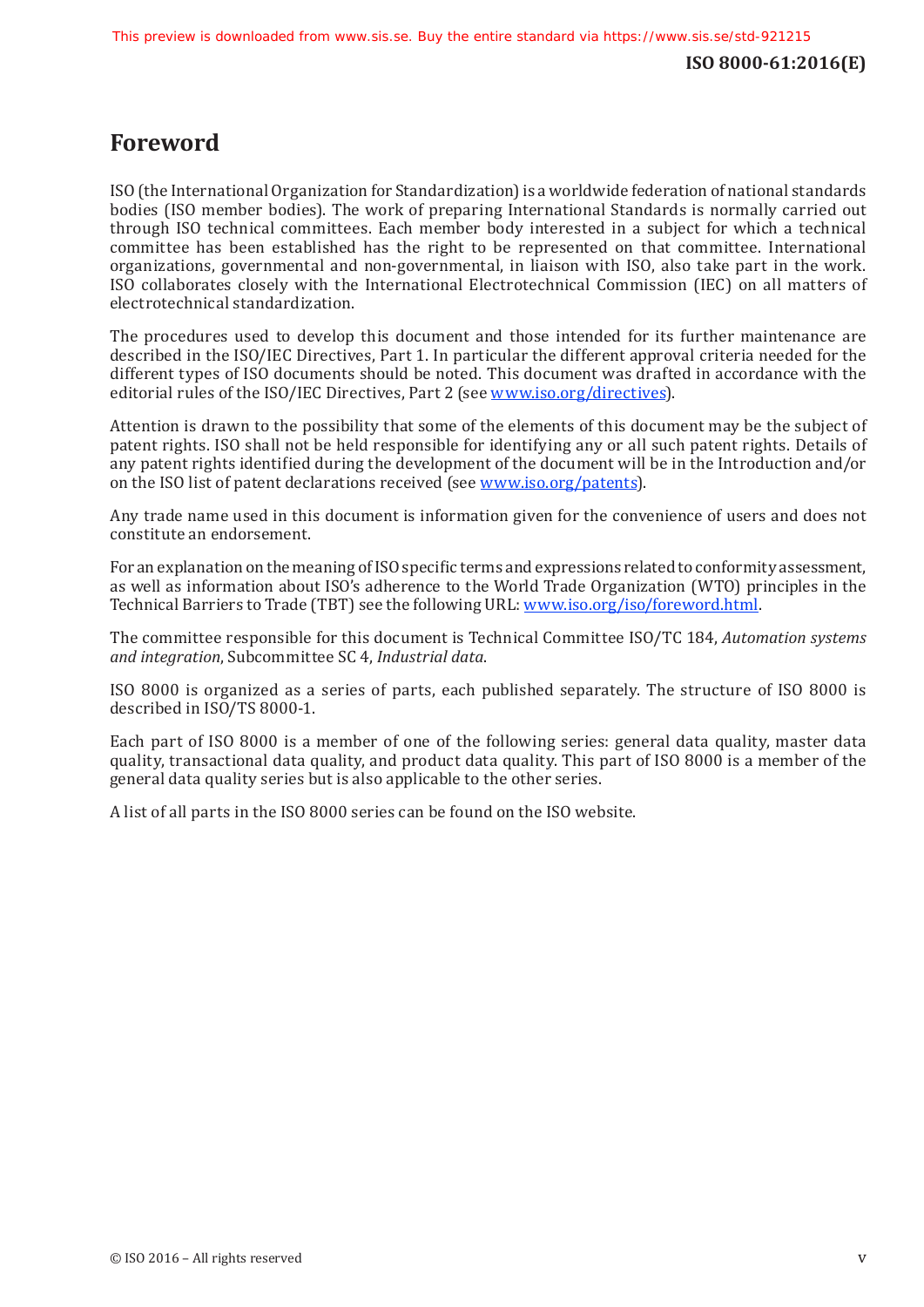## <span id="page-5-0"></span>**Introduction**

The ability to create, collect, store, maintain, transfer, process and present information and data to support business processes in a timely and cost effective manner requires both an understanding of the characteristics of the information and data that determine its quality, and an ability to measure, manage and report on information and data quality.

ISO 8000 defines characteristics of information and data that determine its quality, and provides methods to manage, measure and improve the quality of information and data.

When assessing the quality of information and data, it is useful to perform the assessment in accordance with documented methods. It is also important to document the tailoring of standardized methods with respect to the expectation and requirements pertinent to the business case at hand.

ISO 8000 includes parts applicable to all types of data and parts applicable to specific types of data. ISO 8000 can be used independently or in conjunction with quality management systems.

There is a limit to data quality improvement when only the nonconformity of data is corrected, since the nonconformity can recur. However, when the root causes of the data nonconformity and the related data are traced and corrected through data quality processes, recurrence of the same type of data nonconformity can be prevented. Therefore, a framework for process-centric data quality management is required to improve data quality more effectively and efficiently. Furthermore, data quality can be improved through assessing processes and improving under-performing processes identified by the assessment.

This part of ISO 8000 specifies the processes required for data quality management. This specification is used as a reference for assessing and improving the capability of the processes or increasing organizational maturity with respect to data quality management.

This part of ISO 8000 can be used on its own or in conjunction with other parts of ISO 8000.

This part of ISO 8000 is intended for use by those actors that have a vested interest in information or data quality, with a focus on one or more information systems both inter- and intra-organization views, throughout all phases of the data life cycle.

Annex A contains an identifier that unambiguously identifies this part of ISO 8000 in an open information system.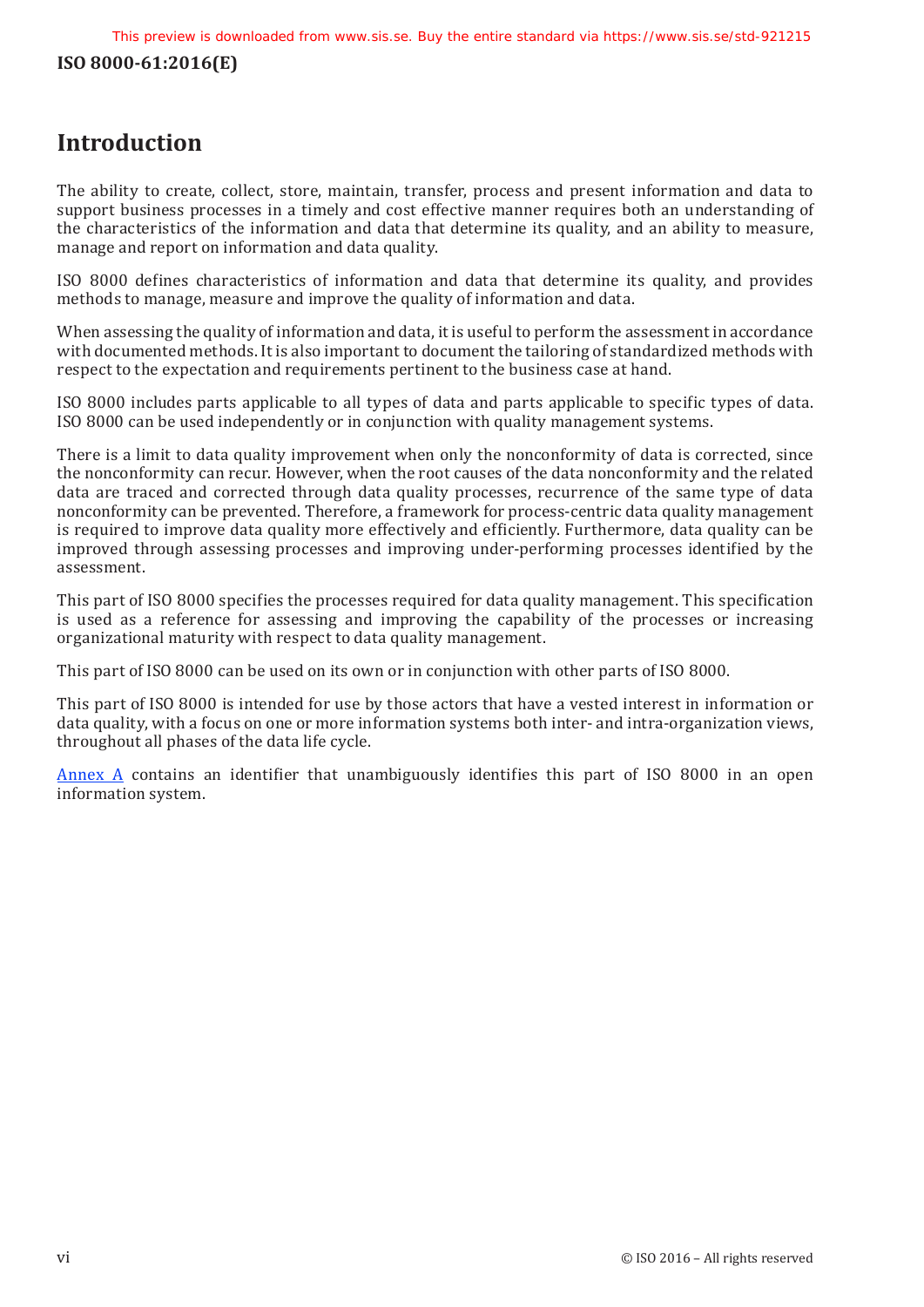#### <span id="page-6-0"></span>**INTERNATIONAL STANDARD ISO 8000-61:2016(E)**

# **Data quality —**

# Part 61: **Data quality management: Process reference model**

### **1 Scope**

This part of ISO 8000 specifies the processes required for data quality management. Each process is defined by a purpose, outcomes and activities that are to be applied for the assurance of data quality.

The following are within the scope of this part of ISO 8000:

- fundamental principles of data quality management;
- the structure of the data quality management process;
- definitions of the lower level processes for data quality management;
- the relationship between data quality management and data governance;
- implementation requirements.

The following is outside the scope of this part of ISO 8000:

— detailed methods or procedures by which to achieve the outcomes of the defined processes.

This part of ISO 8000 is applicable to managing the quality of digital data sets that include not only structured data stored in databases but also less structured data such as images, audio, video and electronic documents. This part of ISO 8000 can be used by an organization managing data quality at the organization level because, for instance, multiple software applications are sharing and exchanging data.

This part of ISO 8000 is used as a process reference model by internal and external parties, including certification bodies, to assess process capability or organizational maturity for data quality management and to enhance data quality through process improvement.

This part of ISO 8000 can be used in conjunction with, or independently of, quality management systems standards (e.g. ISO 9001).

#### **2 Normative references**

The following referenced documents are indispensable for the application of this document. For dated references, only the edition cited applies. For undated references, the latest edition of the referenced document (including any amendments) applies.

ISO 8000-2, *Data quality — Part 2: Vocabulary*

#### **3 Terms, definitions and abbreviated terms**

#### **3.1 Terms and definitions**

For the purposes of this document, the terms and definitions given in ISO 8000-2 apply.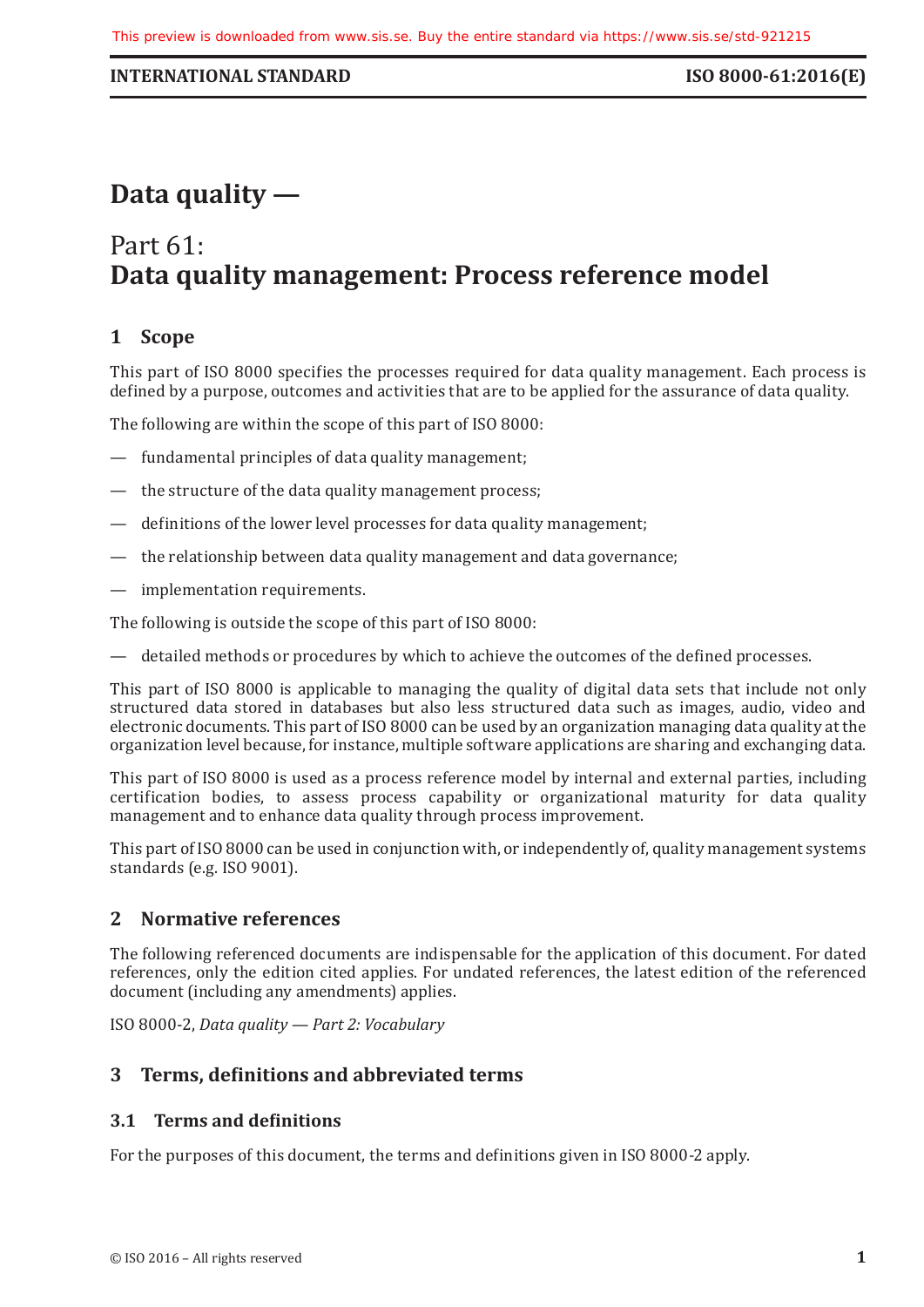This preview is downloaded from www.sis.se. Buy the entire standard via https://www.sis.se/std-921215

<span id="page-7-0"></span>**ISO 8000-61:2016(E)**

#### **3.2 Abbreviated terms**

DBMS database management system

#### **4 Fundamental principles of data quality management**

The following fundamental principles apply to managing the quality of data.

- Process approach: the processes that use, create and update data are defined and operated. These processes become repeatable and reliable by also defining and operating processes for managing data quality.
- Continuous improvement: data are improved through effective measurement and correction of data nonconformities that arise from data processing. Such improvements, however, do not prevent the same nonconformities occurring repeatedly. Sustained improvement arises from analysing, tracing and removing the root causes of poor data quality, usually requiring the improvement of processes.
- Involvement of people: specific responsibilities for data quality management exist at different levels of the organization. End users have the greatest direct effect on data quality through data processing activities. In addition, data quality specialists perform the necessary intervention and control to implement and embed processes for improvement of data quality across the organization. Finally, oversight by top management ensures the necessary resources are made available and directs the organization towards achieving the vision, goals and objectives for data quality.

#### **5 The data quality management process**

#### **5.1 The basic structure of the data quality management process**

The basic structure of the data quality management process is as follows.

- The data quality management process consists of Implementation, Data-Related Support, and Resource Provision. This is depicted in [Figure](#page-8-1) 1.
- To achieve continuous improvement of data quality, the Implementation process is performed following the Plan-Do-Check-Act pattern.
- The Data-Related Support process enables the Implementation process by providing information and technology related to data management.
- The Resource Provision process improves the effectiveness and efficiency of the Implementation and the Data-Related Support processes by providing resources and training services at the organizational level.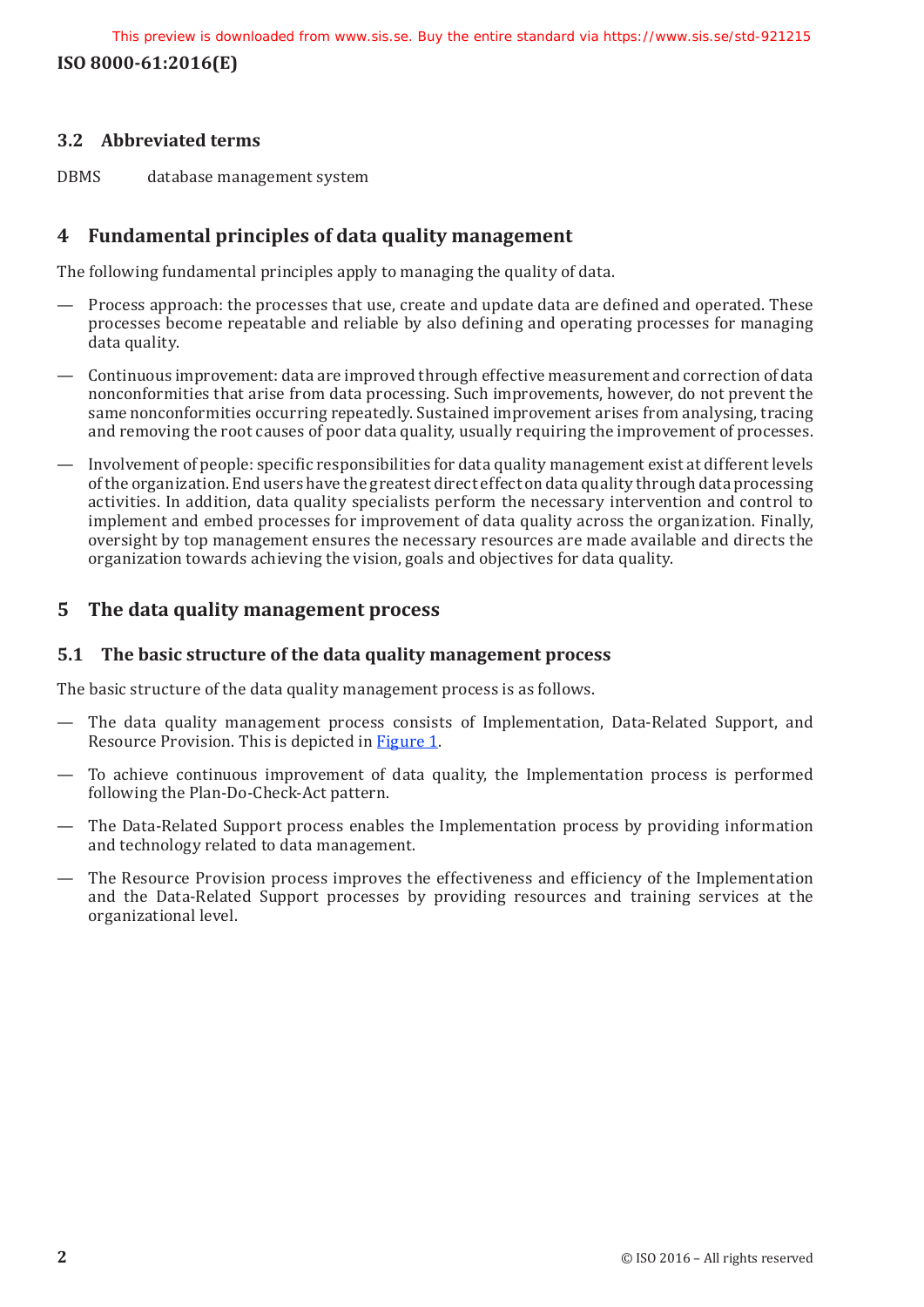<span id="page-8-0"></span>

#### <span id="page-8-1"></span>**Figure 1 — Basic structure of data quality management**

NOTE The structure of Implementation, Data-Related Support, and Resource Provision processes is adapted from the concept of Primary, Support and Organizational processes in ISO 12207:1995 and from the Plan-Do-Check-Act cycle from ISO 9001.

The Plan-Do-Check-Act cycle is also applicable to improving the performance of any of the lower level processes of data quality management. These improvements will contribute to more effective and efficient data quality. The Plan-Do-Check-Act cycle consists of:

- plan: establish the strategy and implementation plans as necessary to deliver results in accordance with data requirements;
- do: implement the processes;
- check: monitor and measure data quality and process performance against the strategy and data requirements and report the results;
- act: take actions to continually improve process performance.

#### **5.2 The detailed structure of the data quality management process**

As shown in [Figure](#page-10-1) 2, the data quality management process is a hierarchy of lower level processes, as follows.

- a) The Implementation process consists of four sub-processes based on the "Plan-Do-Check-Act" pattern:
	- 1) Data Quality Planning, corresponding to "Plan":
		- ― Requirements Management;
		- Data Quality Strategy Management;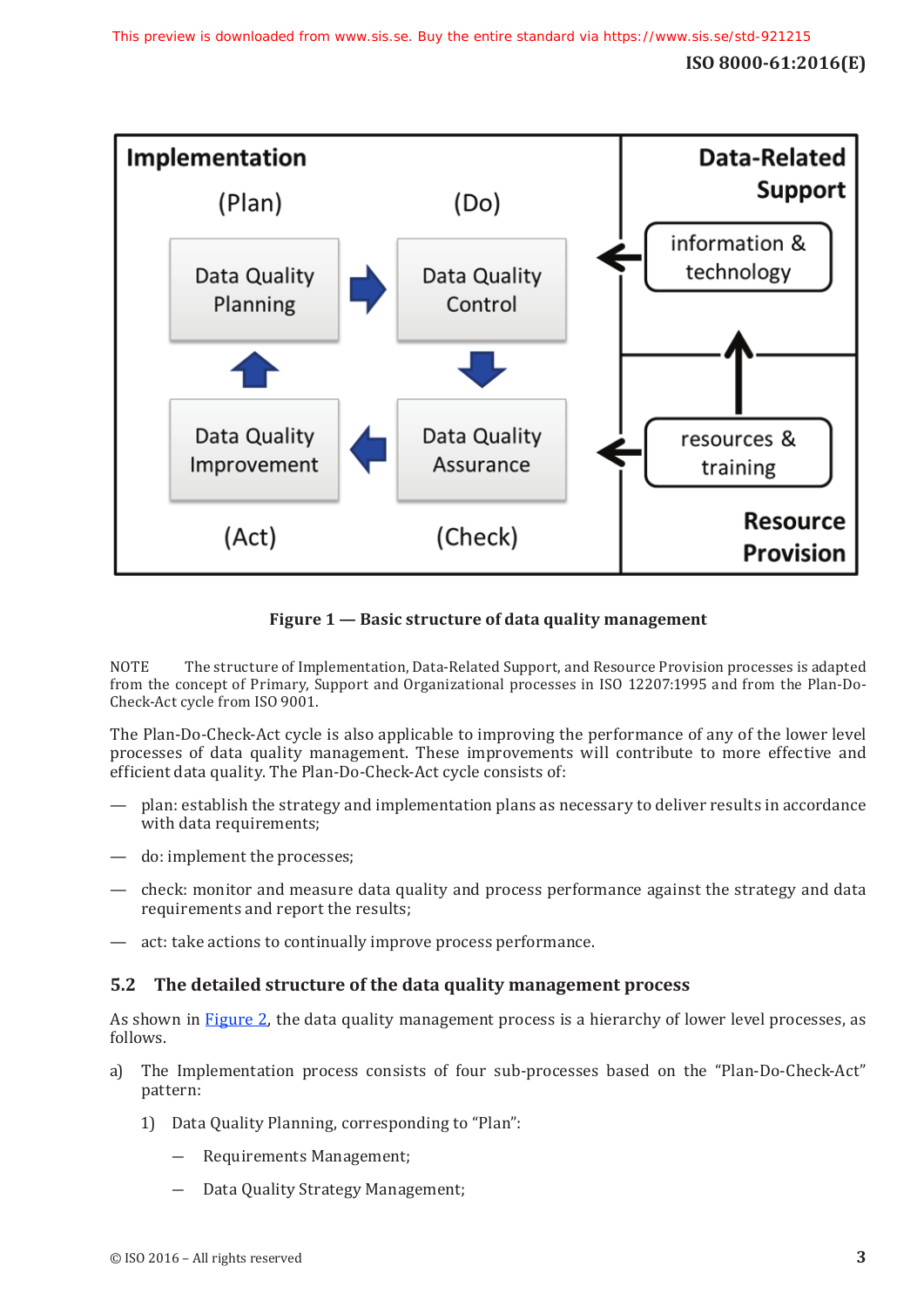- ― Data Quality Policy/Standards/Procedures Management;
- ― Data Quality Implementation Planning;
- 2) Data Quality Control, corresponding to "Do":
	- ― Provision of Data Specifications and Work Instructions;
	- ― Data Processing;
	- ― Data Quality Monitoring and Control;
- 3) Data Quality Assurance, corresponding to "Check":
	- ― Review of Data Quality Issues;
	- ― Provision of Measurement Criteria;
	- ― Measurement of Data Quality and Process Performance;
	- ― Evaluation of Measurement Results;
- 4) Data Quality Improvement, corresponding to "Act":
	- ― Root Cause Analysis and Solution Development;
	- ― Data Cleansing;
	- ― Process Improvement for Data Nonconformity Prevention.
- b) The Data-Related Support process provides Implementation with information, constraints and technology. This process consists of:
	- 1) Data Architecture Management;
	- 2) Data Transfer Management;
	- 3) Data Operations Management;
	- 4) Data Security Management.
- c) The Resource Provision process enhances the performance of Implementation and Data-Related Support by providing resources at the organizational level. This process consists of:
	- 1) Data Quality Organization Management;
	- 2) Human Resource Management.

The sub-processes of Implementation take place in sequential order, while those of Data-Related Support and Resource Provision take place as and when necessary.